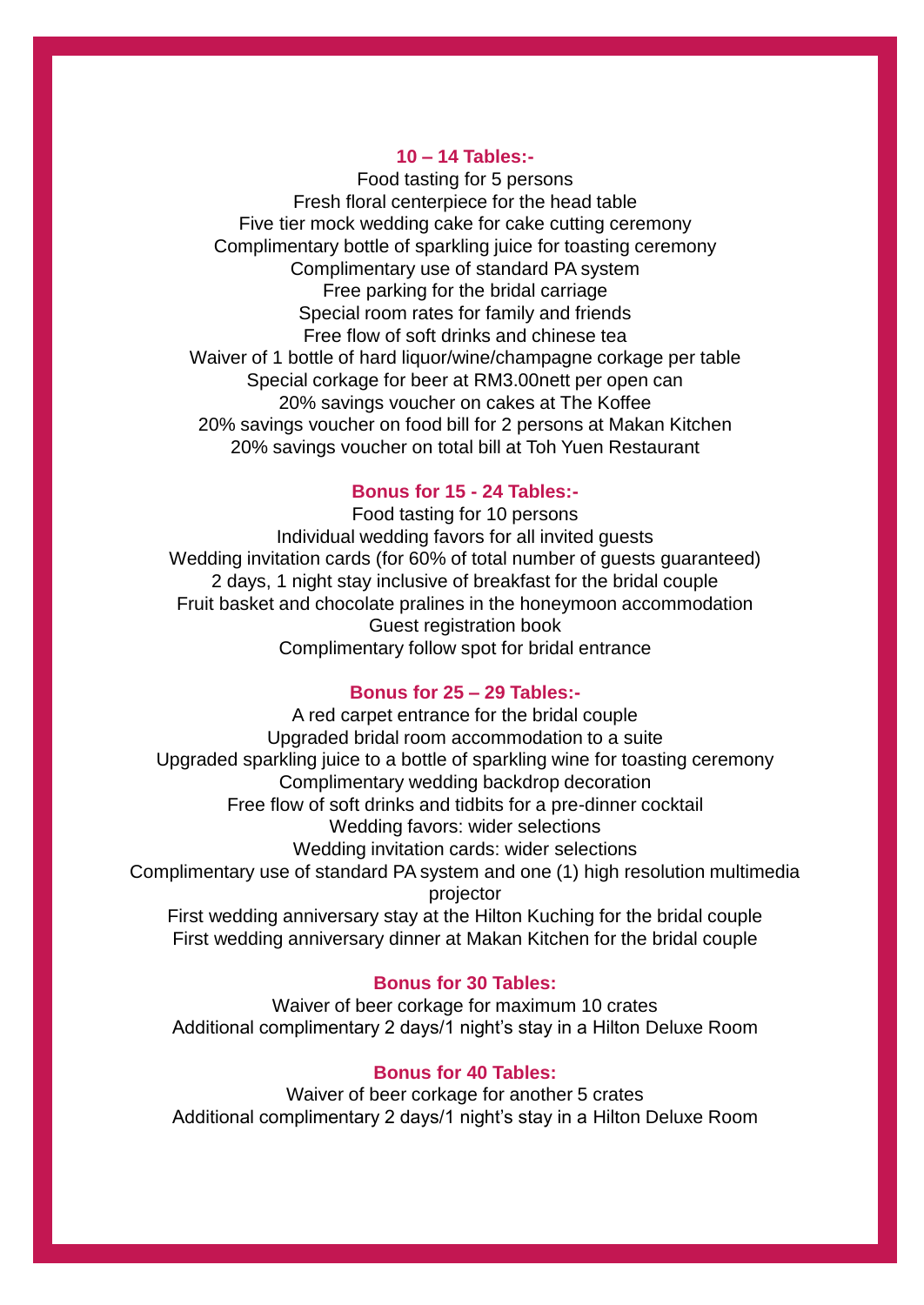## **Sapphire Package**

**RM 1080 + for 10 persons**

## HOT APPETIZER

| <b>HOT APPETIZER</b>                           | <b>POULTRY</b>                                   |
|------------------------------------------------|--------------------------------------------------|
| Guest may select two (2) items.                | Guest may select one (1) item.                   |
| Homemade Seaweed Rolls with Honey Mayo         | BBQ Roasted Chicken with Plum Sauce              |
| Crispy Prawn Rolls with Salted Egg Yolk        | Crispy Boneless Chicken with Shredded Mango in   |
| Steamed Eggplant Chicken Dumplings with Oyster | Siam Sauce                                       |
| Sauce                                          | Steamed Boneless Chicken with Vegetables         |
| Deep-Fried Breaded Squid Balls                 |                                                  |
| Golden Vegetarian Spring Rolls                 | <b>VEGETABLES</b>                                |
|                                                | Guest may select one (1) item.                   |
| <b>COLD APPETIZER</b>                          | Stewed Broccoli with Kui Fei Abalone Sliced      |
| Guest may select two (2) items.                | Braised Spinach with Soya Steak and Black        |
| <b>Prawn Salad with Mixed Fruits</b>           | <b>Mushrooms</b>                                 |
| Marinated Cuttlefish Sliced Thai Style         | Braised Napa Cabbage with Soya Steak and Enoki   |
| Jelly Fish with Toasted Sesame Seeds           | Mushroom                                         |
| Homemade Chicken Cold Cut with Kani Stick      |                                                  |
| <b>Bean-curd Skin with Seaweed Rolls</b>       | <b>NOODLE OR RICE</b>                            |
| <b>Boneless Chicken with Sesame Sauce</b>      | Guest may select one (1) item.                   |
|                                                | Yong Chow Fried Rice with Prawn Meat and Chicken |
| <b>SOUP</b>                                    | <b>Char Siew</b>                                 |
| Guest may select one (1) item.                 | Seaweed Fried Rice Topped with Chicken Floss     |
| Braised Fish Lips Soup with Flower Crabmeat    | Crispy Egg Noodles with Shredded Chicken Meat    |
| Toh Yuen Hot & Sour Szechuan Soup              | Cantonese                                        |
| Braised Fish Lips Soup with Dual Mushrooms     |                                                  |
|                                                | <b>DESSERT</b>                                   |
| <b>FISH</b>                                    | Guest may select one (1) item.                   |
| Guest may select one (1) item.                 | Chilled Honey Sea Coconut with Snow Fungus and   |
| Steamed Seabass with Special Soya Sauce        | Longan in Syrup                                  |
| <b>Steamed Seabass with Assam Sauce</b>        | Chilled Nata de Coco with Mixed Fruits in Syrup  |
| Steamed Golden Pomfret "TeoChew" Style         | <b>Crispy Chinese Pancake</b>                    |
|                                                |                                                  |
| <b>PRAWN</b>                                   |                                                  |

**Guest may select one (1) item.**

Toh Yuen Signature Butter Prawns

Deep-Fried Prawns with Orange Sauce

Wok-Fried Prawns with Onion and Honey Sauce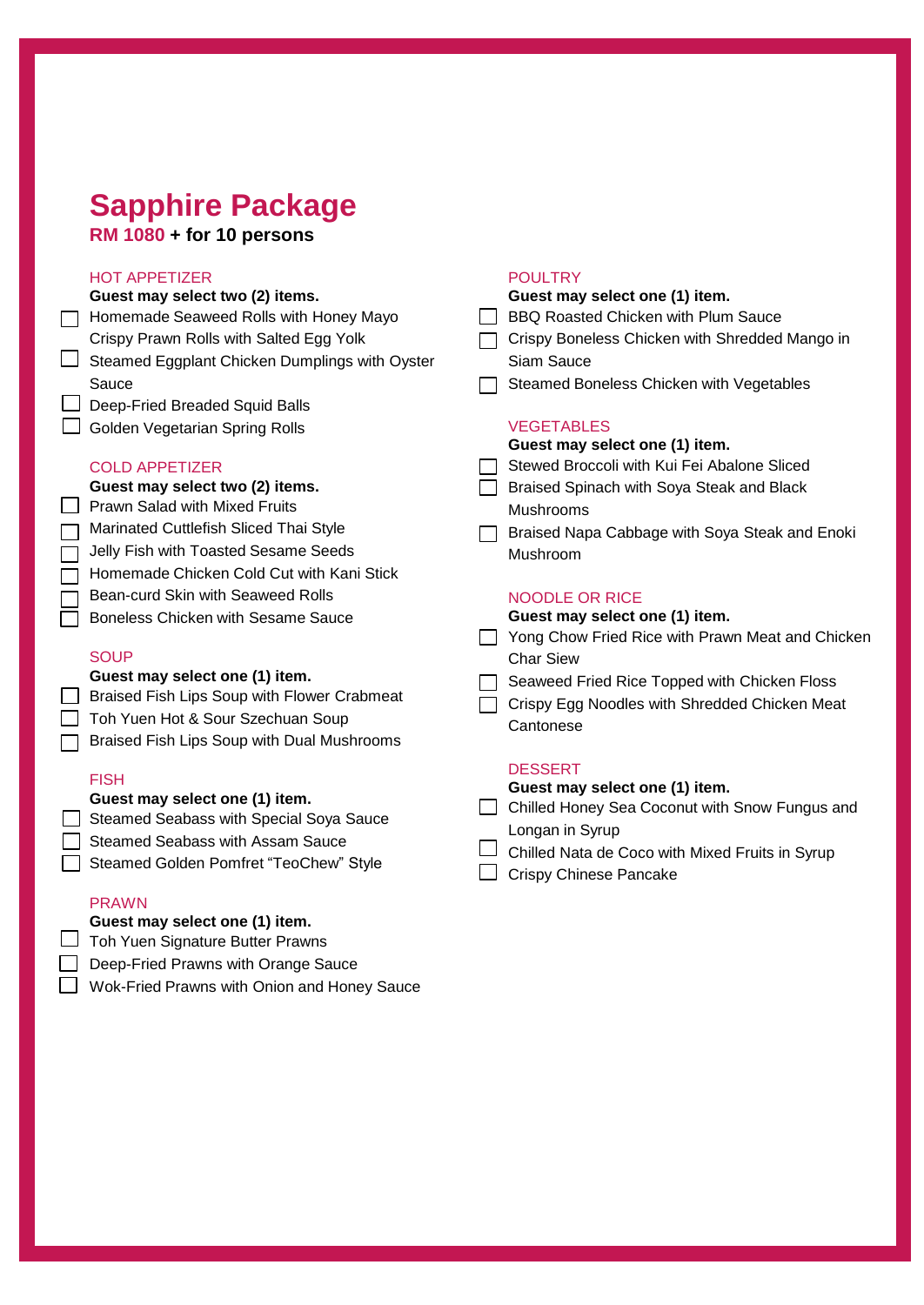## **Diamond Package**

## **RM 1180 + for 10 persons**

## HOT APPETIZER

|        | <b>HOT APPETIZER</b>                                                          |        | <b>POULTRY</b>                                                              |
|--------|-------------------------------------------------------------------------------|--------|-----------------------------------------------------------------------------|
|        | Guest may select two (2) items.                                               |        | Guest may select one (1) item.                                              |
|        | Homemade Seaweed Rolls with Honey Mayo                                        |        | Roasted Chicken with Spring Onion Sauce                                     |
|        | Fried Chicken Ngoh Hiang                                                      |        | <b>BBQ Hong Kong Roasted Duck</b>                                           |
|        | Crispy Prawn Rolls with Salted Egg Yolk                                       |        | Crispy Boneless Chicken Served with Orange Sauce                            |
|        | Steamed Eggplant Chicken Dumplings with                                       |        |                                                                             |
|        | <b>Oyster Sauce</b>                                                           |        | <b>VEGETABLES</b>                                                           |
|        | Deep-Fried Breaded Squid Balls                                                |        | Guest may select one (1) item.                                              |
|        | Golden Vegetarian Spring Rolls                                                |        | Stewed Broccoli with Bean-curd Steak and Shitake<br>Mushroom                |
|        | <b>COLD APPETIZER</b>                                                         |        | Stewed Broccoli with Three Varieties Mushroom in                            |
|        | Guest may select two (2) items.                                               |        | <b>Oyster Sauce</b>                                                         |
|        | <b>Prawn Salad with Mixed Fruits</b>                                          |        | Braised Napa Cabbage with Soya Stick & Enoki                                |
|        | Marinated Cuttlefish Sliced Thai Style                                        |        | Mushroom                                                                    |
|        | Jelly Fish with Toasted Sesame Seeds                                          |        |                                                                             |
|        | Homemade Chicken Cold Cut with Kani Stick                                     |        | <b>NOODLE OR RICE</b>                                                       |
| $\Box$ | <b>Sliced Smoked Chicken Toasts</b>                                           |        | Guest may select one (1) item.                                              |
|        | Bean-curd Skin with Seaweed Rolls                                             | $\Box$ | Steamed Lotus Leaf Rice with Chicken Char Siew,                             |
|        | <b>Boneless Chicken with Sesame Sauce</b>                                     |        | <b>Black Mushroom and Dried Shrimps</b>                                     |
|        |                                                                               |        | Pineapple Fried Rice with Raisin, Topped with Silver<br>Anchovies           |
|        | <b>SOUP</b>                                                                   |        |                                                                             |
|        | Guest may select one (1) item.<br>Braised Fish Lips Soup with Flower Crabmeat |        | Toh Yuen Longevity Noodles<br>Crispy Egg Noodles with Shredded Chicken Meat |
|        | <b>Braised Shredded Sea Cucumber Soup</b>                                     |        | <b>Cantonese Style</b>                                                      |
|        |                                                                               |        |                                                                             |
|        | "FooChow" Style                                                               |        | <b>DESSERT</b>                                                              |
|        | Braised Fish Lips Soup Szechuan Style                                         |        | Guest may select one (1) item.                                              |
|        | Braised Fish Maw & Sea Cucumber Soup with                                     |        | Chilled Honey Sea Coconut with Snow Fungus and                              |
|        | <b>Flower Crabmeat</b>                                                        |        | Longan in Syrup                                                             |
|        | <b>FISH</b>                                                                   |        | Chilled Nata de Coco with Mixed Fruits in Syrup                             |
|        | Guest may select one (1) item                                                 |        | <b>Crispy Chinese Pancake</b>                                               |

### **Guest may select one (1) item.**

- $\Box$ Steamed Tiger Garoupa with Special Soya Sauce
- $\Box$ Deep-Fried Tiger Garoupa with Sweet & Sour Sauce
- $\Box$ Steamed Golden Pomfret "TeoChew" Style

## PRAWN

|        | Guest may select one (1) item.       |
|--------|--------------------------------------|
| $\Box$ | Toh Yuen Signature Butter Prawns     |
| $\Box$ | <b>Espresso Coffee Glazed Prawns</b> |
| $\Box$ | Wok-Fried Prawns with Dried Chili a  |

Wok-Fried Prawns with Dried Chili and Cashew Nut